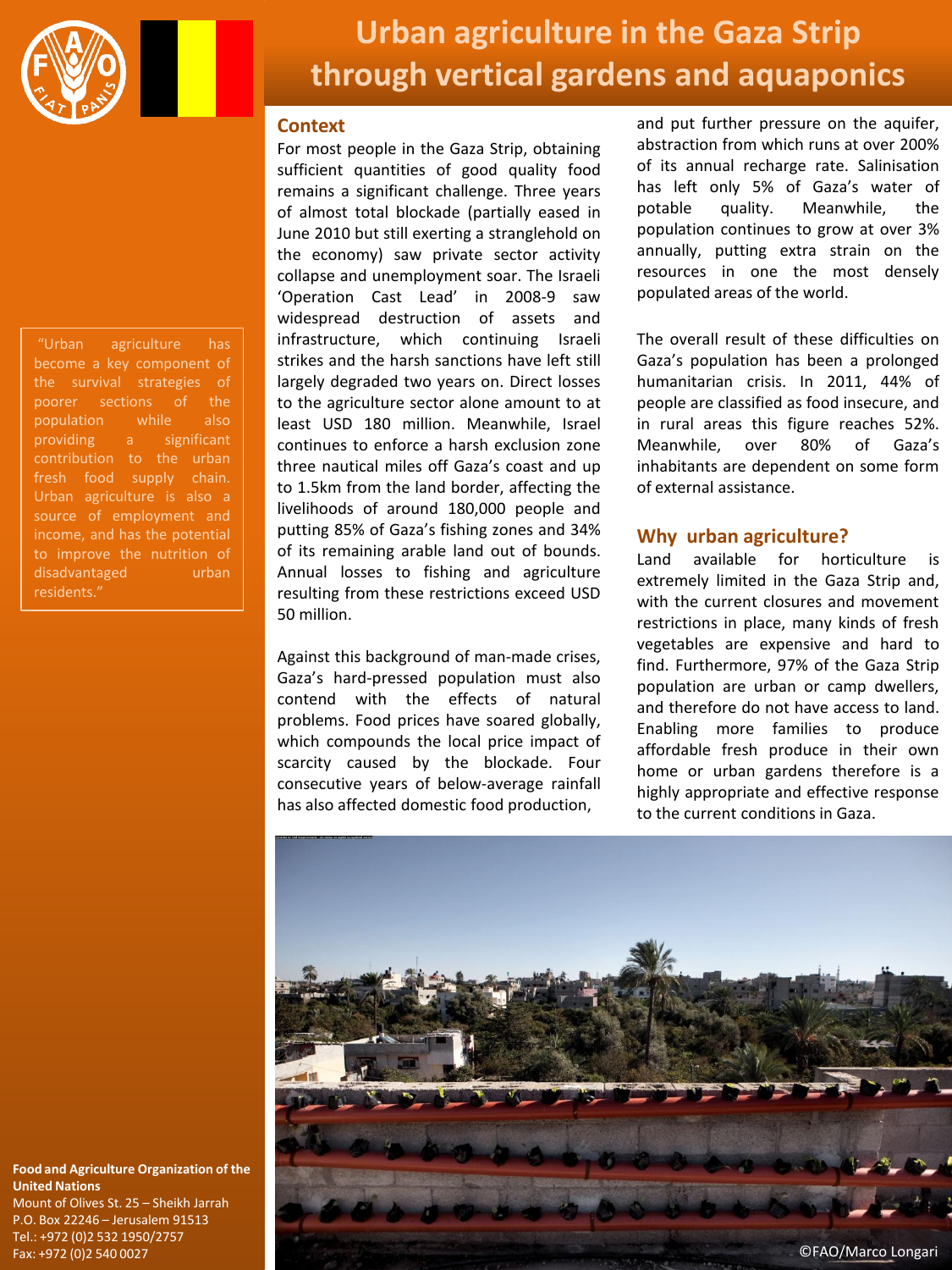

# **Emergency food production support to poor families in the Gaza Strip**

Since July 2010, the Food and Agriculture Organization of the United Nations (FAO) has implemented an emergency food production support project funded by the Government of the Kingdom of Belgium.

"Food production, processing and distribution also contribute to the livelihoods of urban people and are important employment. Support to small-scale food and agriculture activities should therefore be seen as a key component of

Through the first phase of the project, among other activities, beneficiaries were provided with vertical rooftop gardens connected to fish tanks.



Vertical rooftop garden at a beneficiary home

 **Rooftop units:** 119 food insecure female-headed households living in urban areas were given innovative rooftop units connected to a fish tank. In addition, 24 units were installed in educational and community establishments.

 $\checkmark$  Objectives: (i) improve the availability of high-quality fresh vegetables for the rural and urban poor, as well as protein in the form of fish; and (ii) encourage the sustainable use of scarce resources through the recycling of nutrient-rich water from fish tanks to irrigate plants.

This first phase of the project allowed to address the ongoing challenges faced by female-headed households in the Gaza Strip, drawing on the emergency and developmental experience of FAO's operations in collaboration with the four women associations and a local NGO. All beneficiaries increased their household food consumption as a result of the gardens. Rooftop garden activities have the advantage of being carried out at the homes of the beneficiaries and require little daily physical effort. This means that the women can simultaneously improve their household food security and income while still taking care of their children and homes.

Building on the successes and experience of the first phase of the project, a second phase was launched in August 2011, enabling FAO to implement a package of quick-impact measures designed to improve the food security of thousands of impoverished Gazans in a sustainable manner. During this phase, in addition to vertical rooftop gardens, FAO is piloting innovative approaches to conserving scarce resources through recycling water through the use of aquaponic systems.

 **Rooftop units:** 100 food insecure female-headed households will be given rooftop packages (83 fish tanks connected to vertical gardens in pipes and 17 aquaponics, i.e. fish tanks connected to plastic containers with gravel to grow plants (see p. 3 for more information).

 **Objectives:** (i) increase availability of nutritious fresh food for household consumption and sale; (ii) generate income to support households' basic needs; and (iii) strengthen the technical knowledge of rooftop gardening and aquaculture for further dissemination and learning.



Aquaponic system, just after it was set up



Plants after three weeks